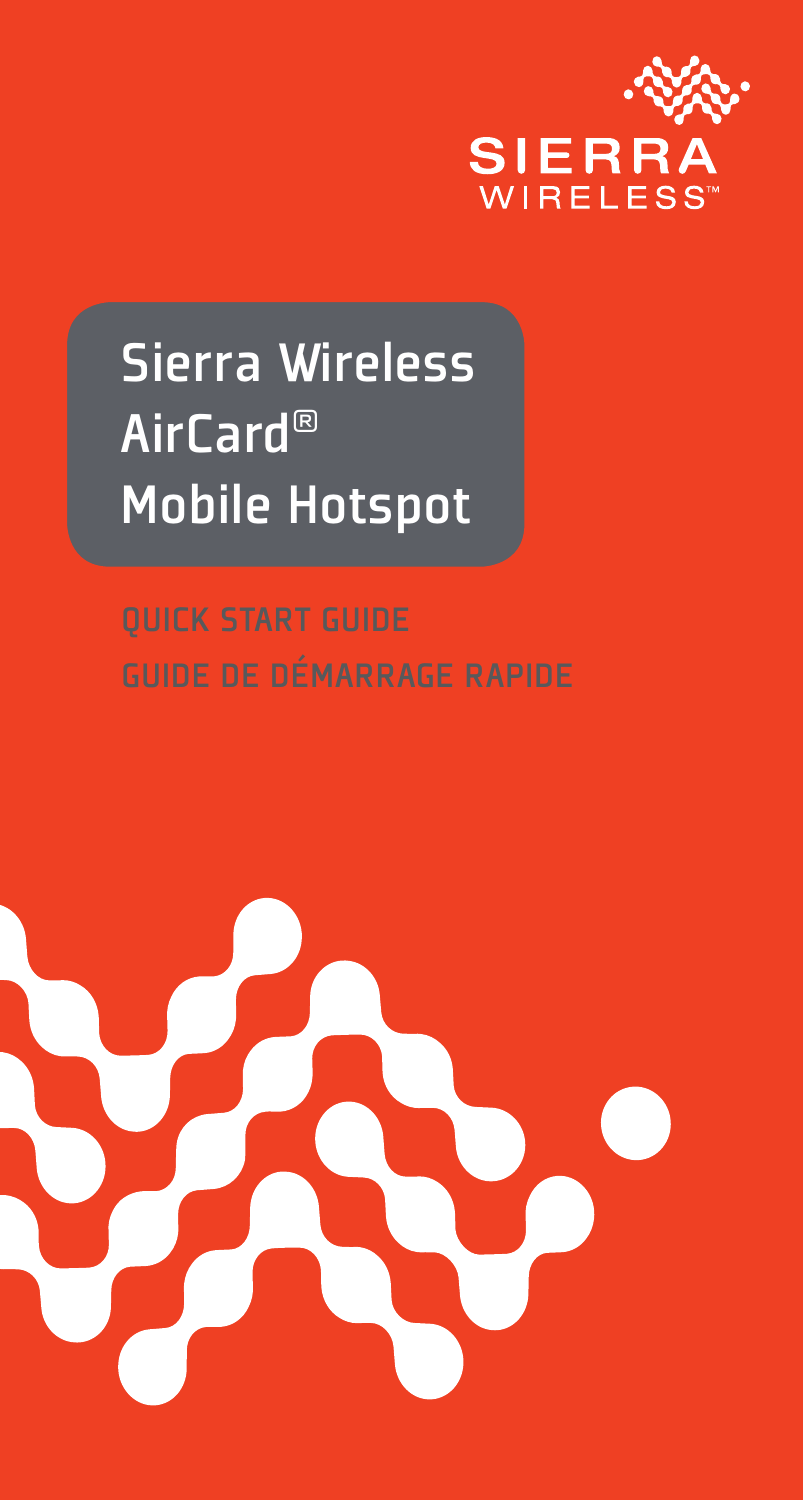# Get to Know Your Device



Also in the box:

- Lithium ion battery
- Wall charger
- USB cable

#### Buttons & keys

| Lock/unlock the mobile<br>hotspot       | <b>Press and hold the Navigation key</b><br>for 3 seconds.                                                                                                              |
|-----------------------------------------|-------------------------------------------------------------------------------------------------------------------------------------------------------------------------|
| Mute/unmute the audio<br>alerts         | • Press and hold WPS button and<br>Navigation key for 3 seconds, or<br>• Press the Navigation key to go<br>to the Messages/Alerts LCD<br>screen and follow the prompts. |
| Reset the device to<br>factory settings | <b>Press and hold the WPS button</b><br>and Power key for 5 seconds and<br>follow the LCD on-screen prompts.                                                            |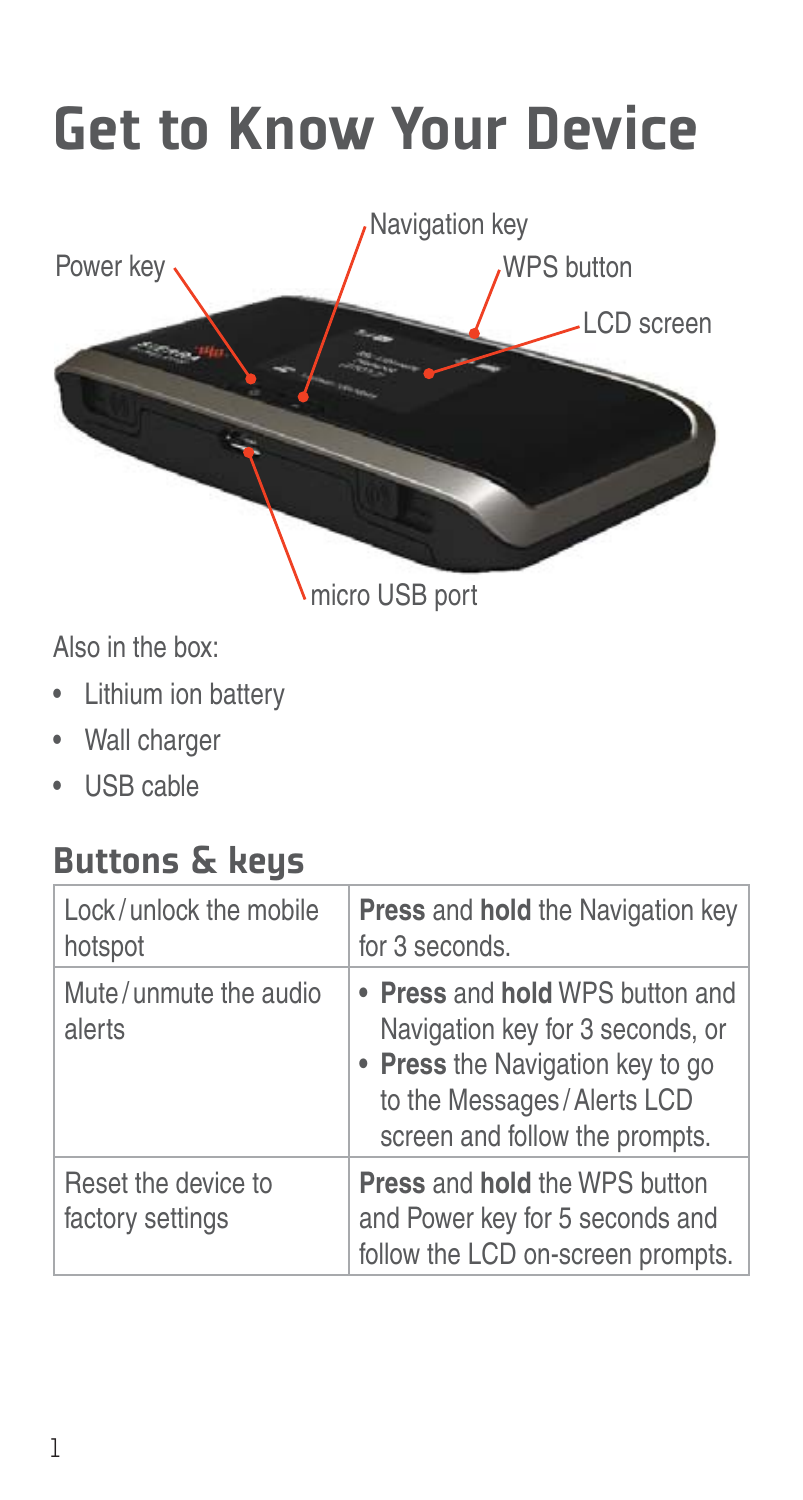# Your Device LCD Screen



- Signal strength
- **2** Network technology
- **3** Roaming
- 4 Messages View at http://aircard.hotspot
- **B** GPS
	- **6** Wi-Fi on or off The number indicates the number of devices connected.

**Press** the Navigation key to cycle through the following screens:

- Connect Info (Wi-Fi SSID and Wi-Fi Passphrase)
- WPS Setup
- Messages / Alerts
- Data Usage / Billing Info
- Device Info / About

**7** Battery

12 Data usage information



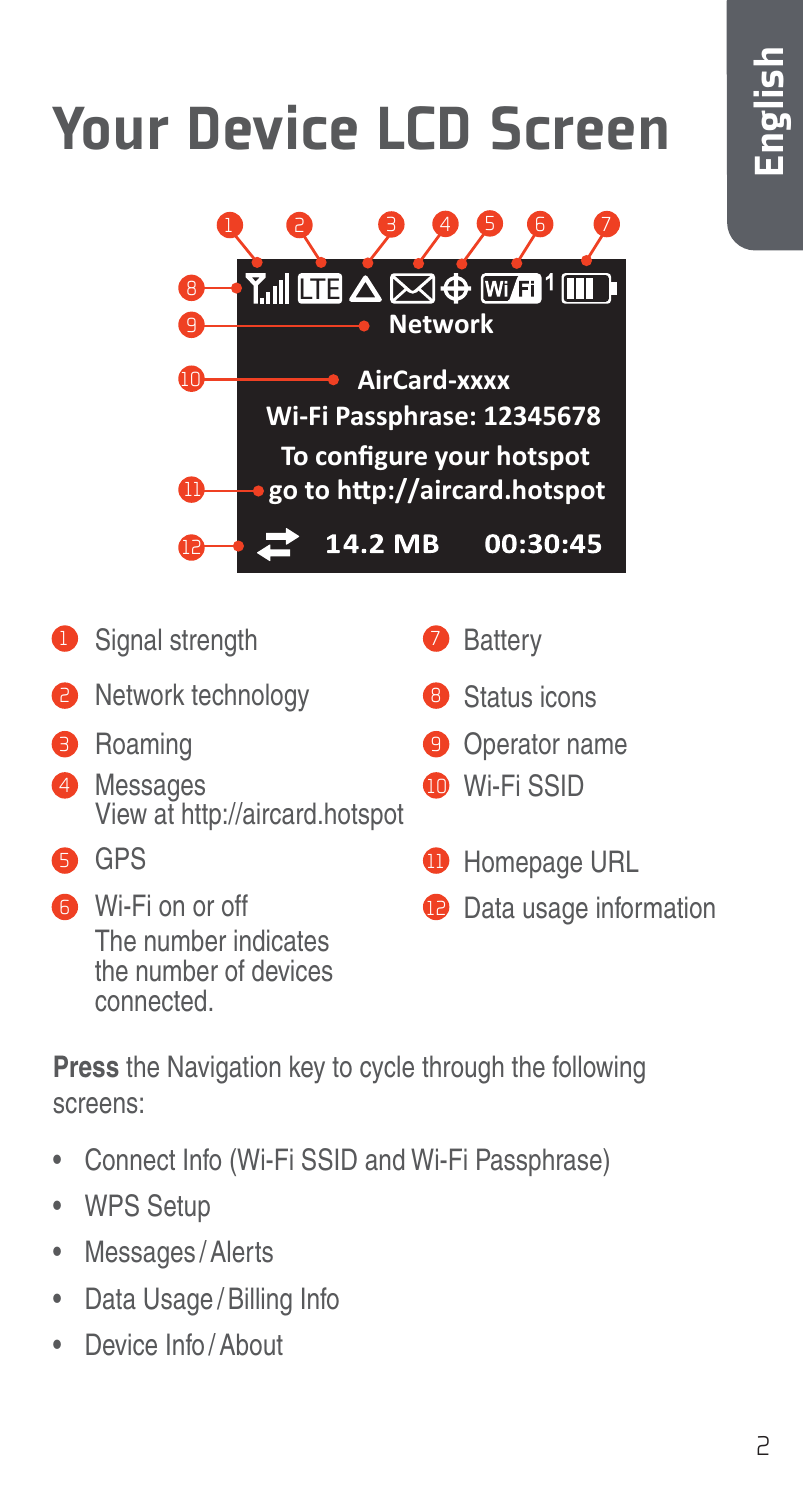# Step 1: Set up Device

1. Slide the SIM card under the cover, as shown in the illustration.



2. Insert the battery as shown in the illustration. (The battery installs easily. If it does not go in easily, check the orientation. Do not force it.)



3. Replace the back cover.

Your AirCard Mobile Hotspot comes with the battery partially charged. When you need to recharge the battery, use the USB cable to attach the hotspot to:

- A wall socket, using the AC adapter (fastest option)
- The USB port on your laptop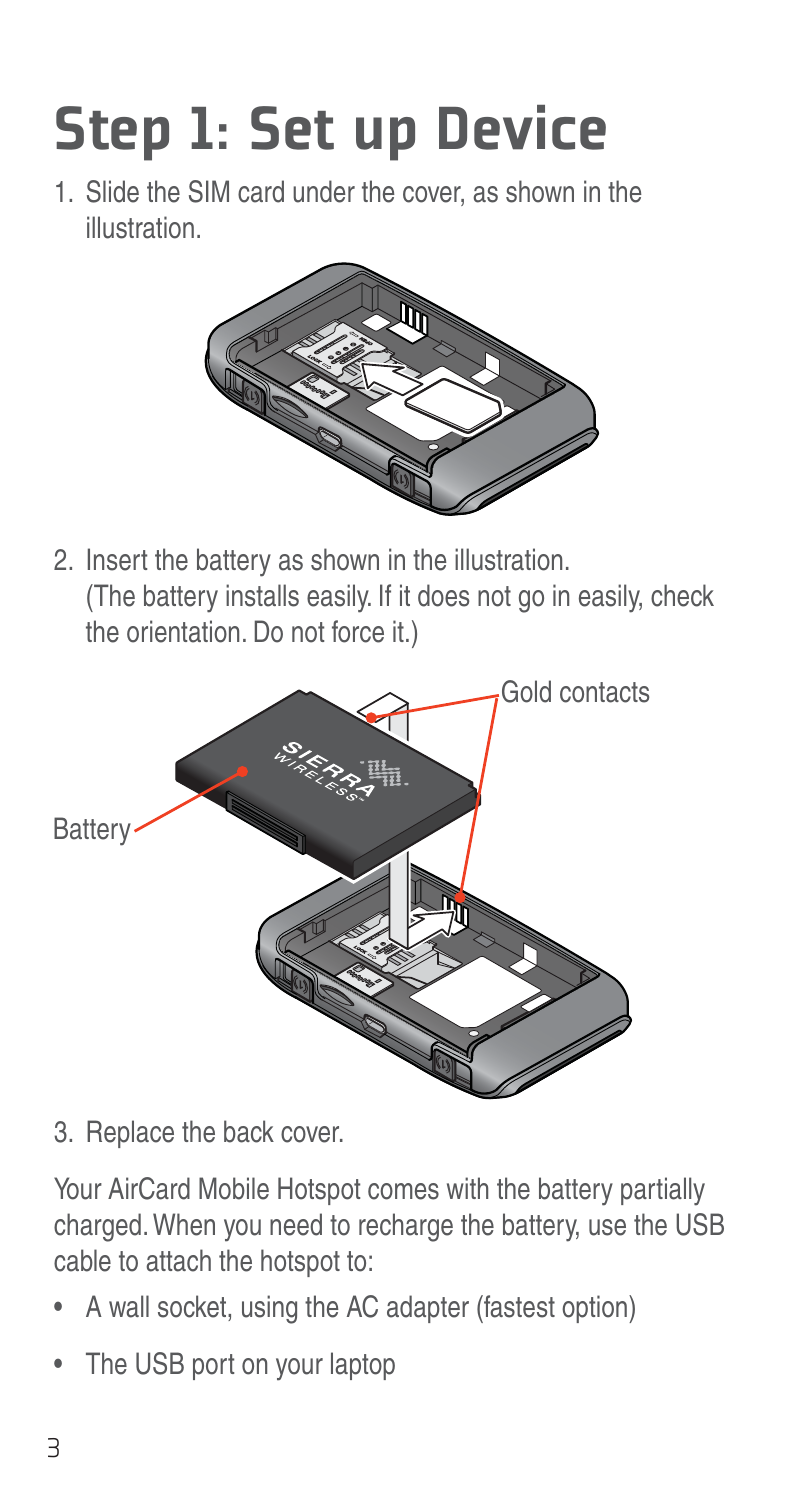## Step 2: Connect to the Internet

1. **Press** and **hold** the Power key for a few seconds. Once powered up, the mobile hotspot automatically connects to the mobile broadband network.



The first time you turn on the mobile hotspot, you'll be asked to select a language on the LCD. After that, you can change the language on the homepage.

2. The LCD screen displays the message "Connect your computer to Wi-Fi network" and shows you the Wi-Fi SSID (Network name) and Wi-Fi Passphrase.



**Note:** The LCD screen goes into sleep mode to save power. To wake up the LCD screen, **press** and **release** the Power key.

- 3. On your computer or mobile device, open your Wi-Fi / network connection manager.
- 4. Select the Wi-Fi SSID displayed on the LCD screen.
- 5. When prompted, enter your Wi-Fi Passphrase, as it appears on the LCD screen. When the computer or mobile device connects to the mobile hotspot, a '1' appears beside the Wi-Fi icon on the LCD screen.
- 6. Launch your browser and, if desired, go to **http://aircard.hotspot** to personalize your settings. (Note: The mobile hotspot is completely secured using its default security settings.)
- 7. Optional step: Depending on your service provider, you may need to create a profile to connect to the mobile broadband. Follow the instructions on page 10.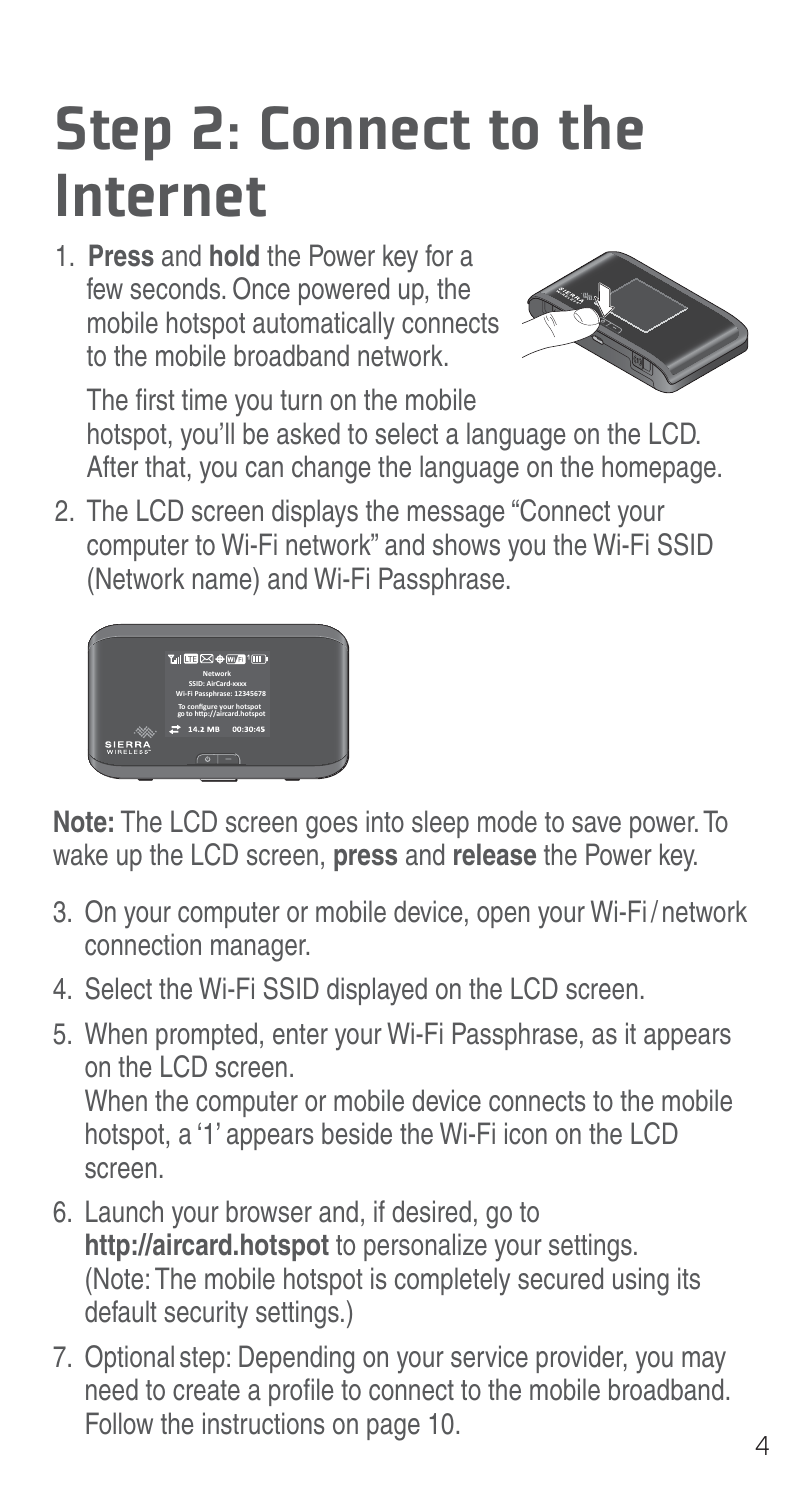# Security Credentials

#### Wi-Fi Passphrase

- Use to connect a wireless device to your Wi-Fi network
- The Wi-Fi Passphrase is shown on the LCD screen.

#### Admin Password

- Your default Admin Password is **swiadmin**.
- Use this password to log in to the AirCard Homepage and make changes such as enabling GPS or changing your security settings.

The default Wi-Fi Passphrase and Admin Password are printed on the label under the battery.

#### Reset the Wi-Fi Passphrase and Admin Password

To reset your device to the default settings:

- 1. **Press** and **hold** the WPS button and the Power key for 5 seconds.
- 2. When prompted, **press** the Power key.
- 3. Reconnect your Wi-Fi devices.

**Note:** If you change your Wi-Fi Passphrase, you may need to update the saved information in your laptop's Wi-Fi / network connection manager.

# AirCard Watcher app

Download the complimentary AirCard Watcher app from



**www.sierrawireless.com/AirCardApps**.

Use this app to view your connection, settings, and data usage from your smartphone or tablet. To manage all hotspot settings, go to the homepage (**http://aircard.hotspot**).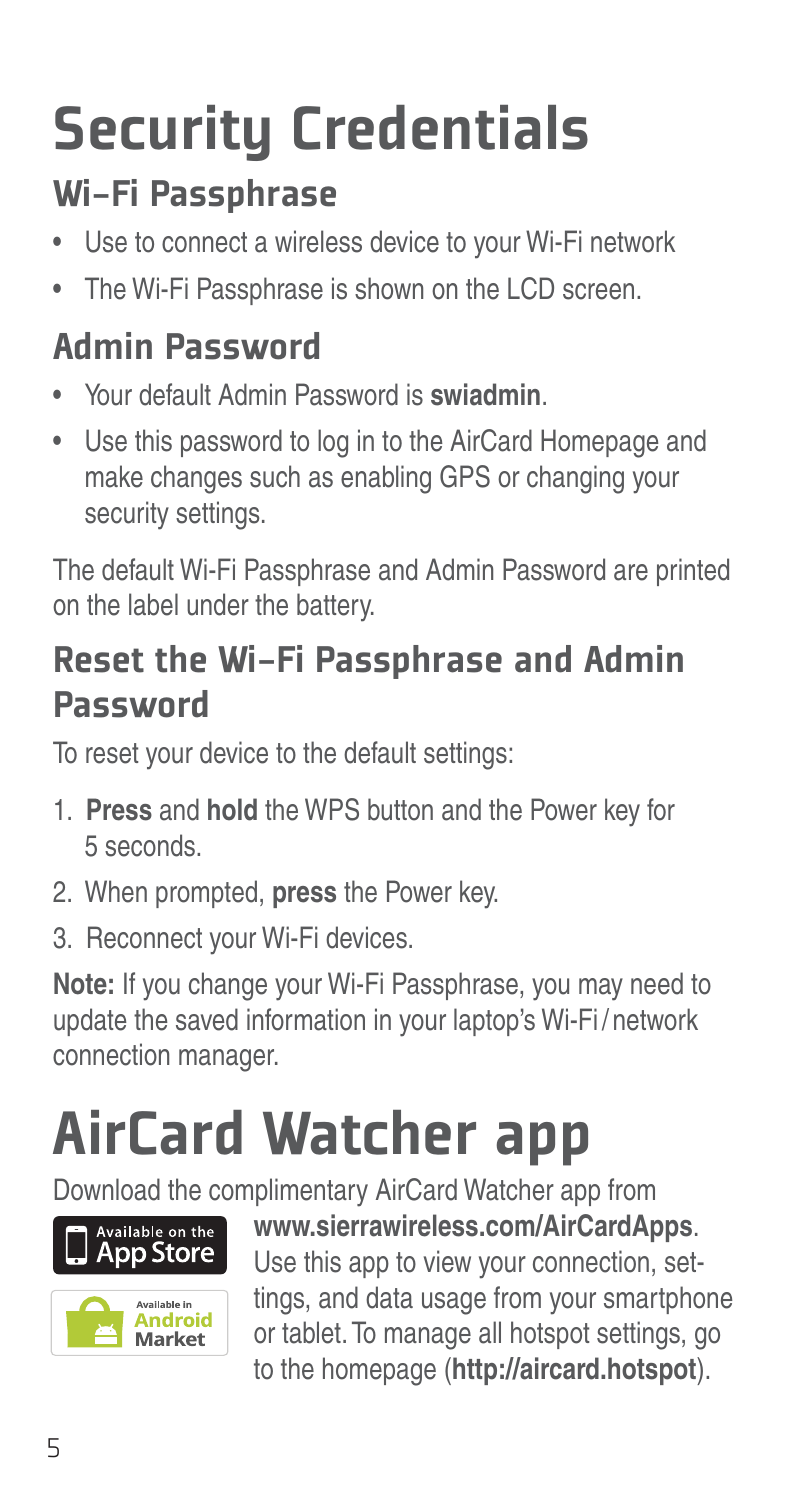# Mobile Hotspot Homepage

To access your mobile hotspot homepage, connect to your device, and in your browser, enter **http://aircard.hotspot**. Log in with your Admin Password (swiadmin) to modify settings.

#### **Note:** Alternatively, you can enter the device IP address **http://192.168.1.1**

On the homepage, you can:

- Change the SSID, Wi-Fi Passphrase, Admin Password, and Wi-Fi encryption
- Set autoconnect options
- Set GPS options
- Use GPS to map or track your location and find nearby amenities
- View data usage
- Set audio alerts
- View and change other settings
- Check device status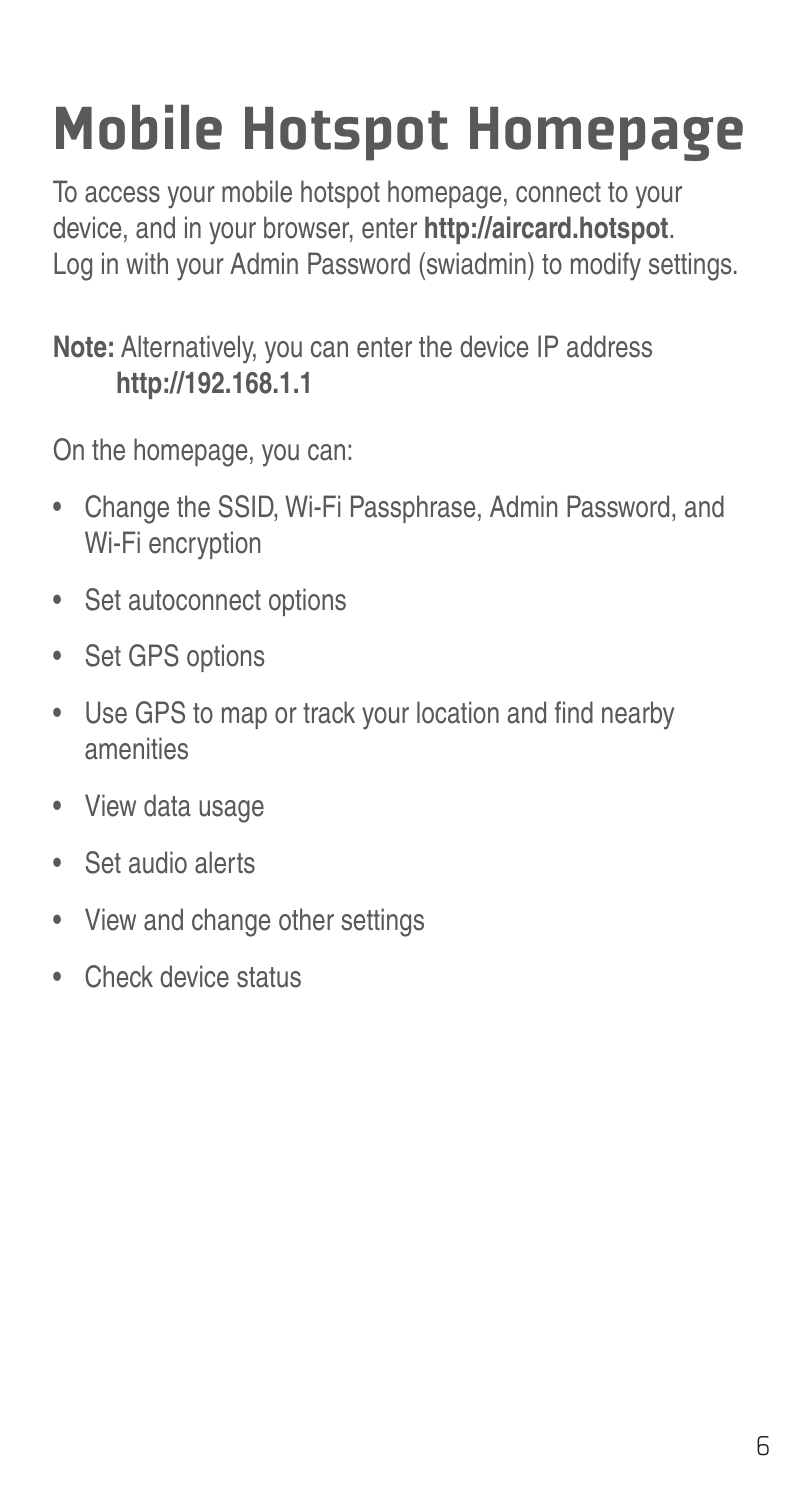# Check Your Data Usage

You have two options to view an estimate of your data usage.<sup>\*</sup>

#### On the mobile hotspot LCD Dashboard:

1. **Press** the Navigation key to cycle through the screens. The billing information screen shows your data usage.



#### On the Homepage:

- 1. Go to **http://aircard.hotspot**.
- 2. Click the **Session Data** icon.
- 3. Optionally, set the billing cycle to match your data plan's billing date.

\* Not accurate for billing purposes.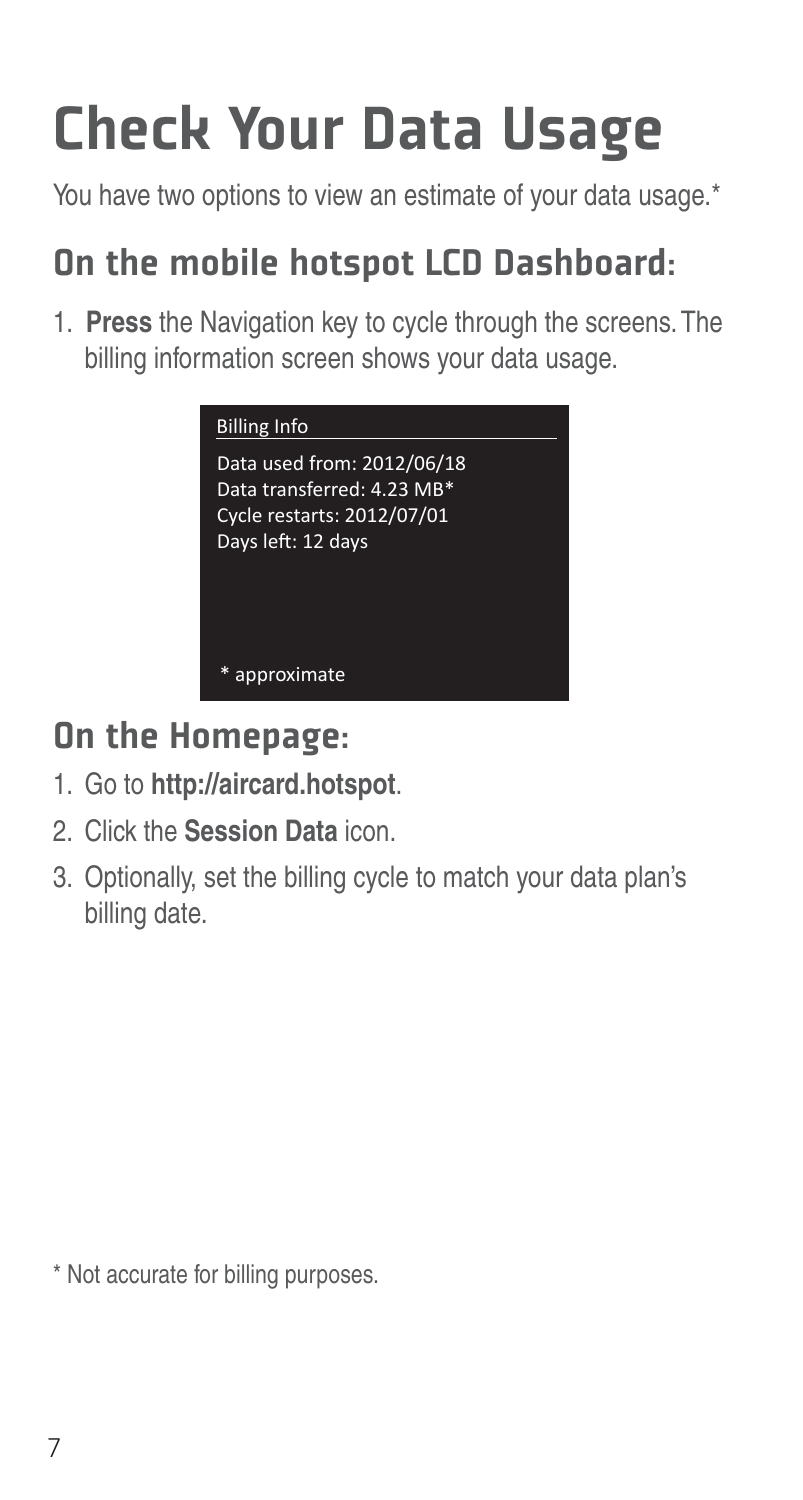# Connect Other Devices

#### Connect additional Wi-Fi capable devices:

- 1. Open the Wi-Fi network manager on your computer or other Wi-Fi device (smartphones, tablets, media players, cameras, etc.).
- 2. Select the mobile hotspot Wi-Fi network displayed on the LCD screen (for example, AirCard-1234).
- 3. Enter the Wi-Fi Passphrase displayed on the LCD screen and launch your browser.

# Connect WPS Devices

WPS enables you to connect WPS-enabled devices to a Wi-Fi network without the use of a keyboard. The WPS feature is available on certain cameras, printers, smartphones, and laptops.

1. **Press** the WPS button on your mobile hotspot.



2. Within 2 minutes, **press** the WPS button on the wireless device you want to connect.

Your mobile hotspot and the wireless device will communicate and establish the connection.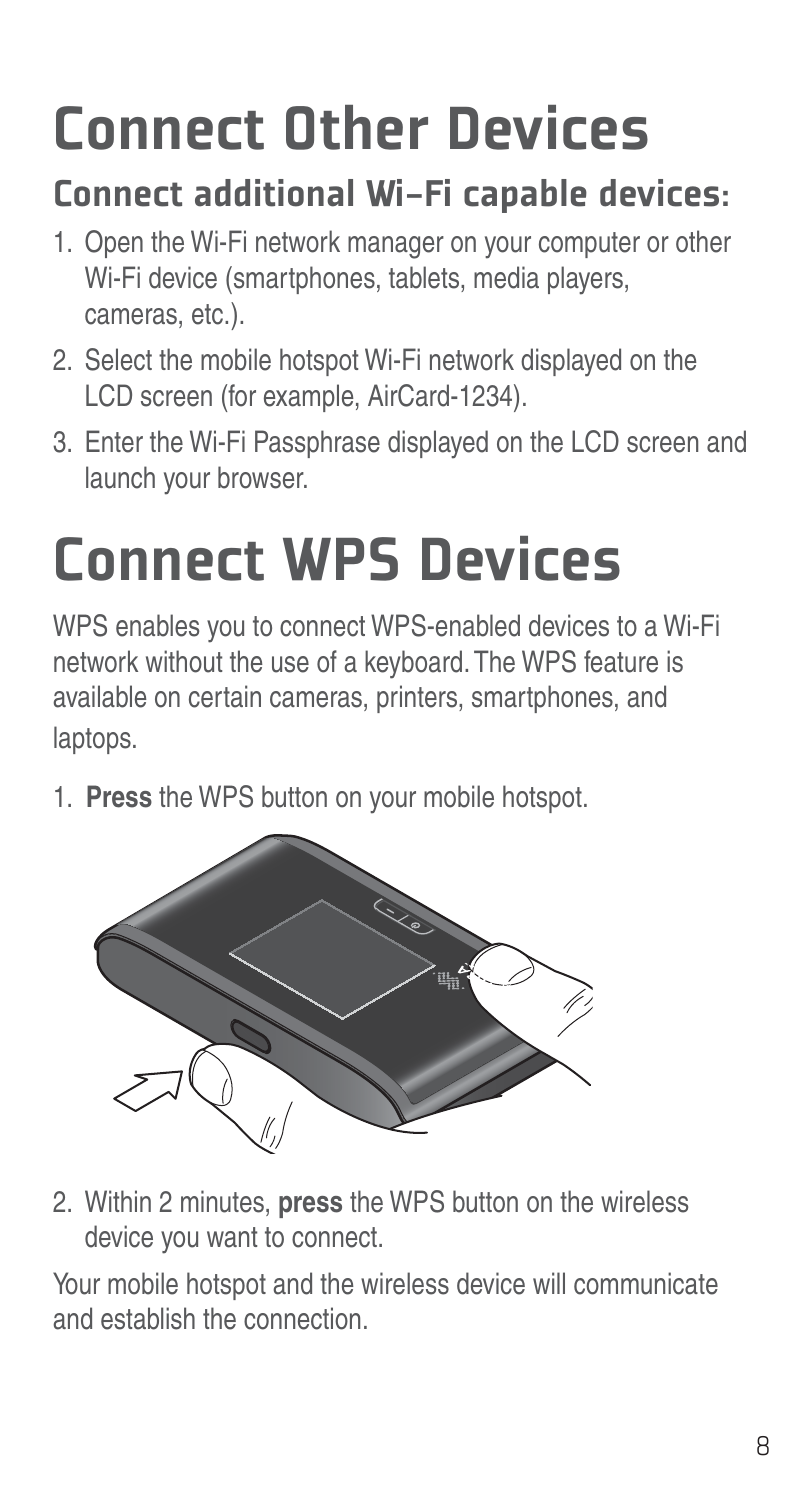## Use GPS

To view your GPS location:

- 1. Go to the AirCard Homepage (**http://aircard.hotspot**).
- 2. Log in as Administrator.
- 3. Click the **GPS** icon.
- 4. Click **Get GPS Location** (one-time) or **Start GPS Tracking** (continuous).
- 5. To view your location on a map and search for nearby amenities, click **Map Me**.

## Reconnect to the Mobile Broadband Network

By default, the mobile hotspot automatically connects to the mobile broadband network. (When you are connected to the mobile broadband network, the technology icon on the LCD screen has a white background.)

If you need to reconnect to the mobile broadband network manually, do one of the following:

- With the LCD main screen showing, **press** the Power key and follow the on-screen prompts.
- **Press** the Navigation key repeatedly until you see the Connect Info LCD screen, and follow the on-screen prompts.
- On the homepage, click the **Connect** button under the virtual image of the mobile hotspot.

You can disconnect from the mobile broadband network from the Connect Info LCD screen or the homepage. Powering off the device also disconnects it from the mobile broadband network.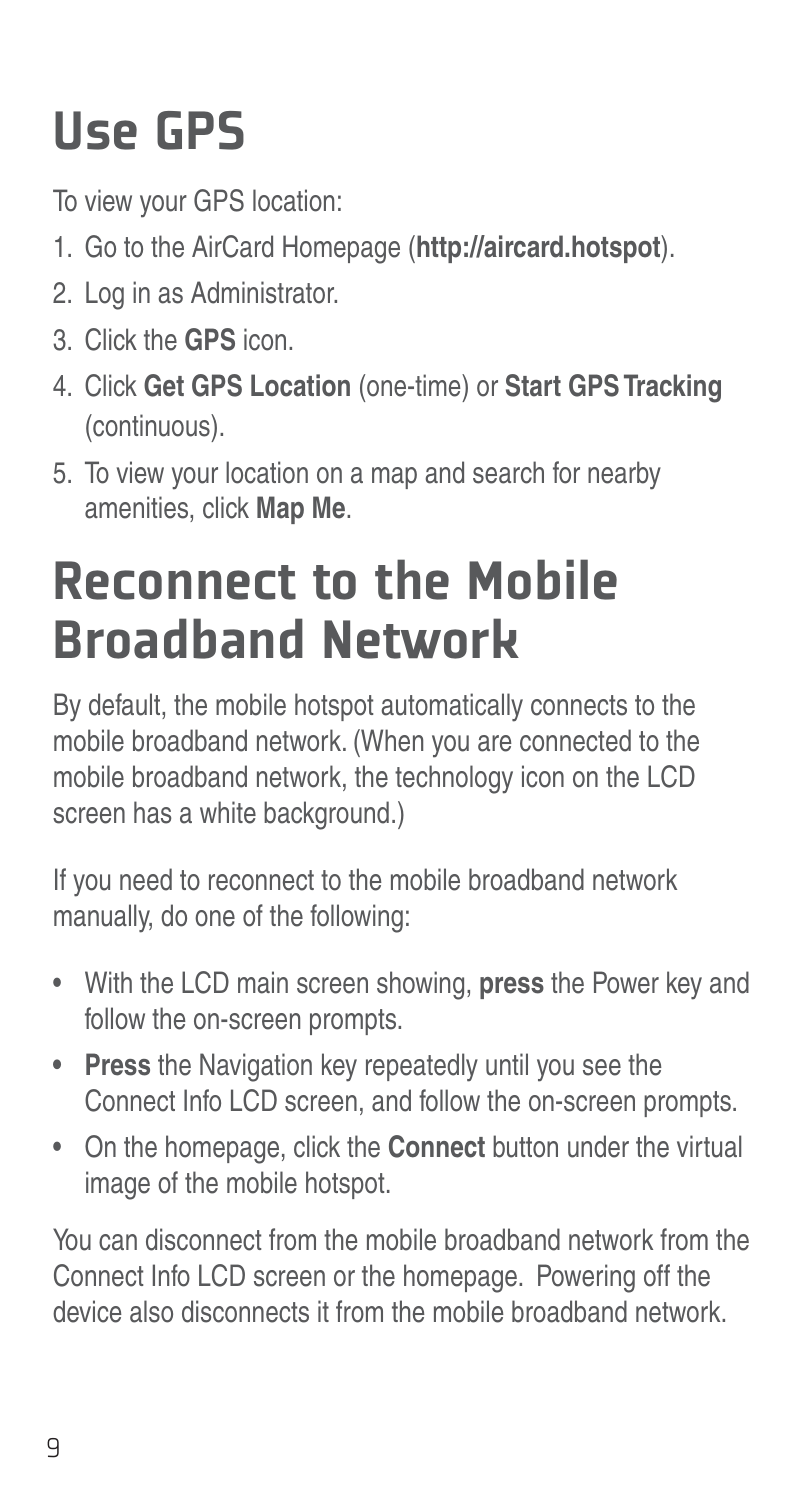## Create a profile

If you need to create a profile:

- 1. Go to the AirCard Homepage (**http://aircard.hotspot**).
- 2. Log in as Administrator.
- 3. Go to **Advanced Settings > WAN > Setup**.
- 4. Click **Add/Edit Profi les**.
- 5. Enter the information supplied by your service provider, and click **Save**.

## Frequently Asked Questions

#### **How do I enter the PIN code on my SIM card?**

If your service provider gave you a PIN for your SIM card:

- 1. Connect your computer to the mobile Wi-Fi network using the credentials printed on the label under the battery.
- 2. Go to the homepage (**http://aircard.hotspot**).
- 3. Enter your Admin Password in the Admin Login field and click **login**. (Default Admin Password is **swiadmin**)
- 4. When prompted, enter the SIM PIN and click **Submit**.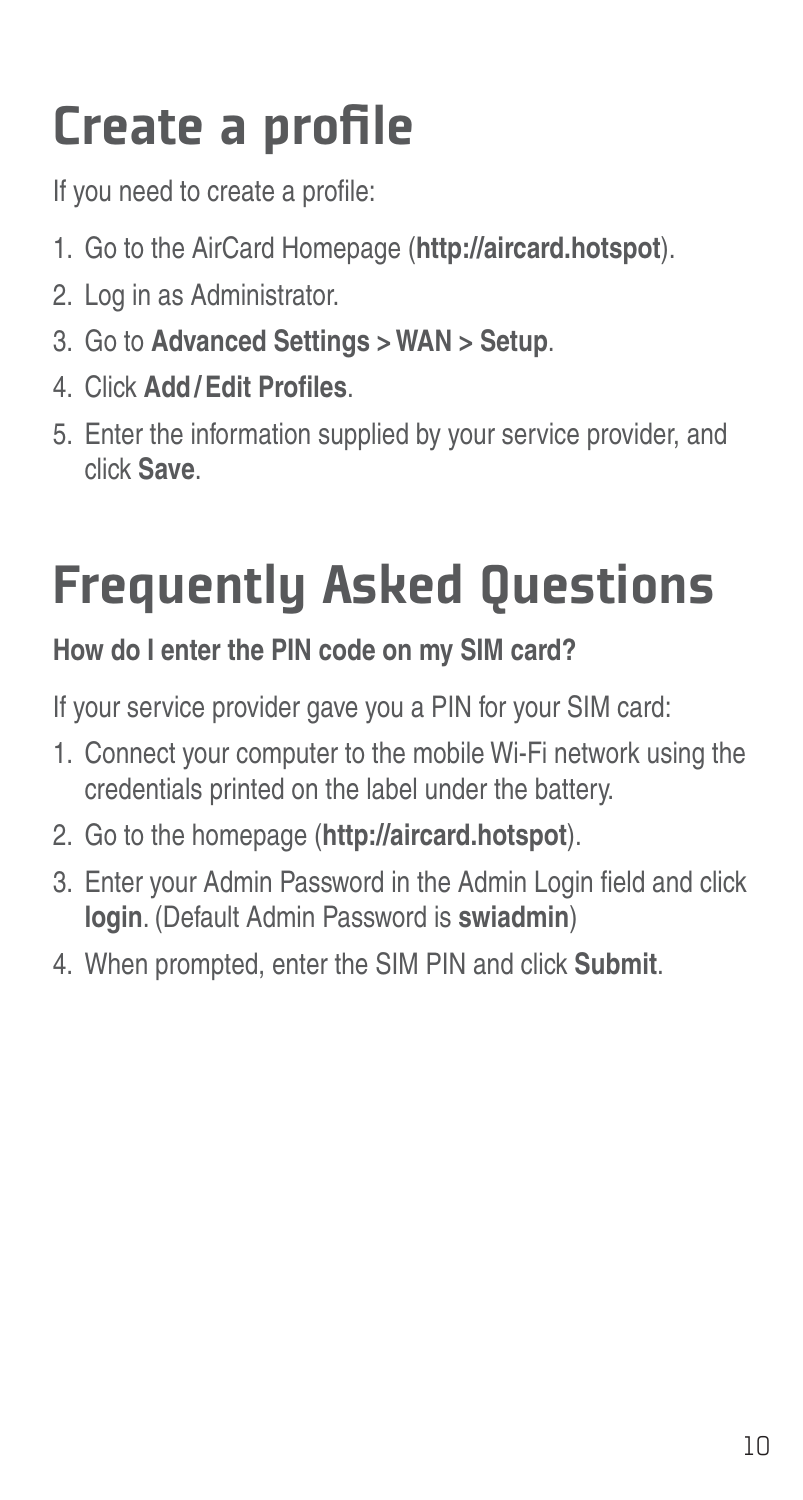# More Information

- Online Help From the homepage, click the **Help** icon and select Online Help.
- On the Internet Additional support is available online at **www.sierrawireless.com/Support/Downloads.aspx**

**Caution:** The Sierra Wireless Mobile Hotspot must be 1 cm or more from users during operation. If an external antenna is used, the antenna must be maintained at least 20 cm from users during operation. Use only the external antennas available from Sierra Wireless.

(See **www.sierrawireless.com/accessories**.)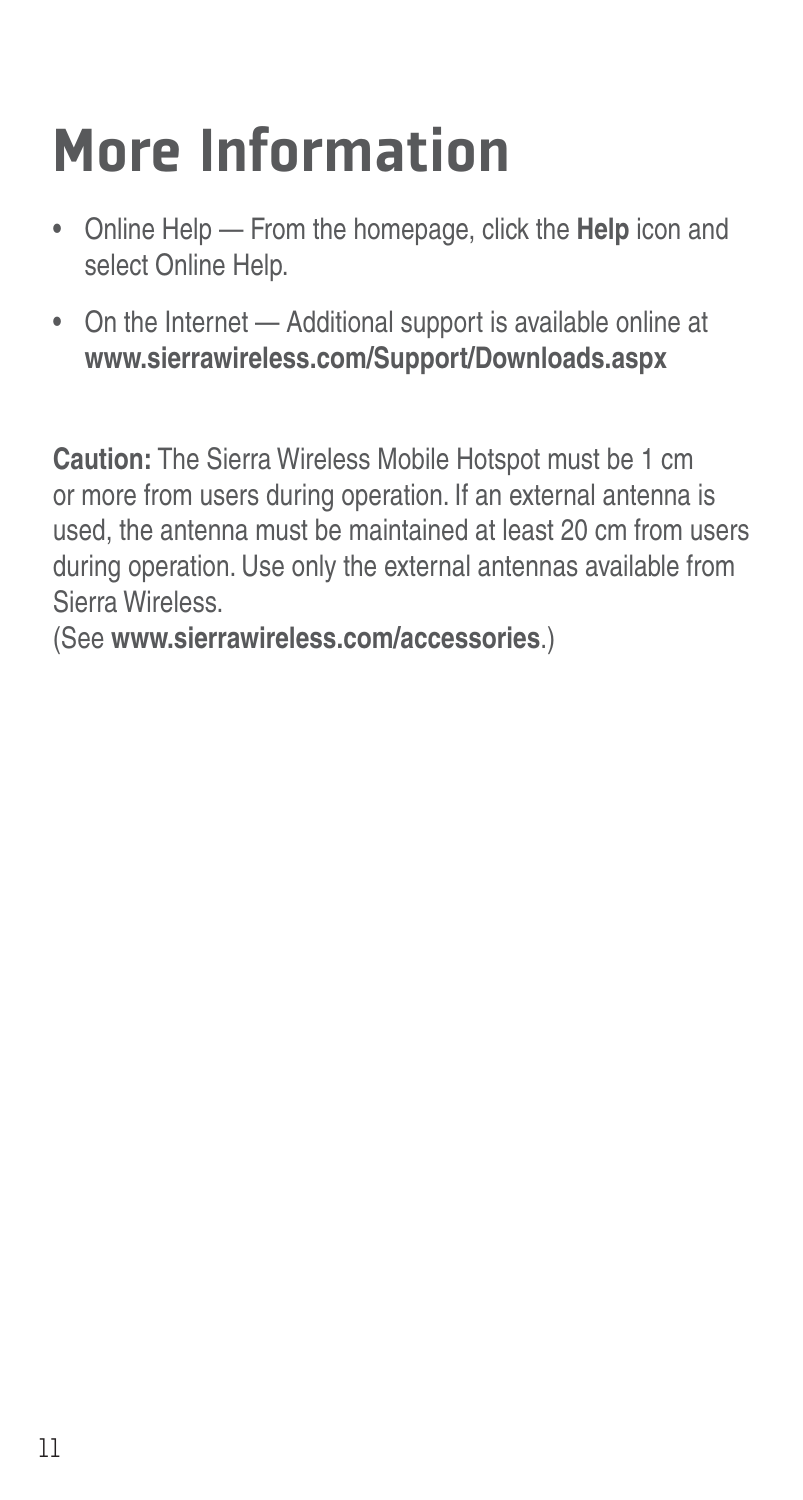

Port microUSB

Également fournis :

- Batterie lithium-ion
- Chargeur mural
- Câble USB

#### Boutons et touches

| Verrouiller / déverrouiller le<br>point d'accès mobile            | Appuyez sur la touche de navigation,<br>puis maintenez-la enfoncée pendant<br>3 secondes.                                                                                                                                                       |
|-------------------------------------------------------------------|-------------------------------------------------------------------------------------------------------------------------------------------------------------------------------------------------------------------------------------------------|
| Activer / désactiver les<br>alertes audio                         | • Appuyez sur le bouton WPS et<br>sur la touche de navigation, puis<br>maintenez-les enfoncés pendant<br>3 secondes ou<br>• Appuyez sur la touche de navigation<br>pour accéder à l'écran LCD<br>Messages / Alertes, puis suivez les<br>invites |
| Réinitialiser les paramètres<br>d'usine par défaut du<br>terminal | Appuyez sur le bouton WPS et sur la<br>touche d'alimentation, maintenez-les<br>enfoncés pendant 5 secondes, puis<br>suivez les invites de l'écran LCD.                                                                                          |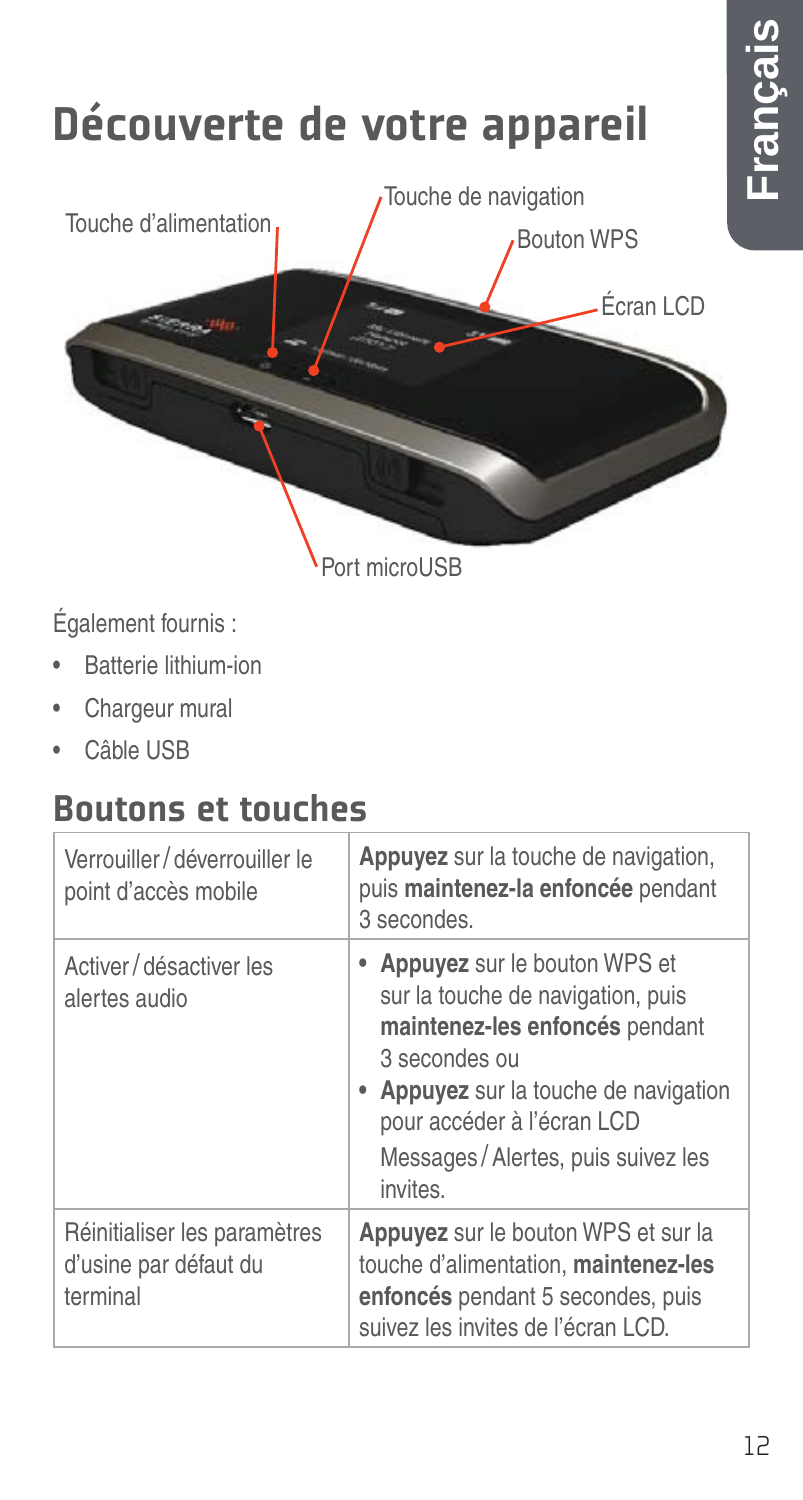## Écran LCD de votre terminal



**Appuyez** sur la touche de navigation pour naviguer entre les fenêtres suivantes :

- Informations de connexion (SSID Wi-Fi et clé Wi-Fi)
- Configuration WPS
- Messages / Alertes
- Utilisation des données / Informations de facturation
- Informations sur l'appareil / En savoir plus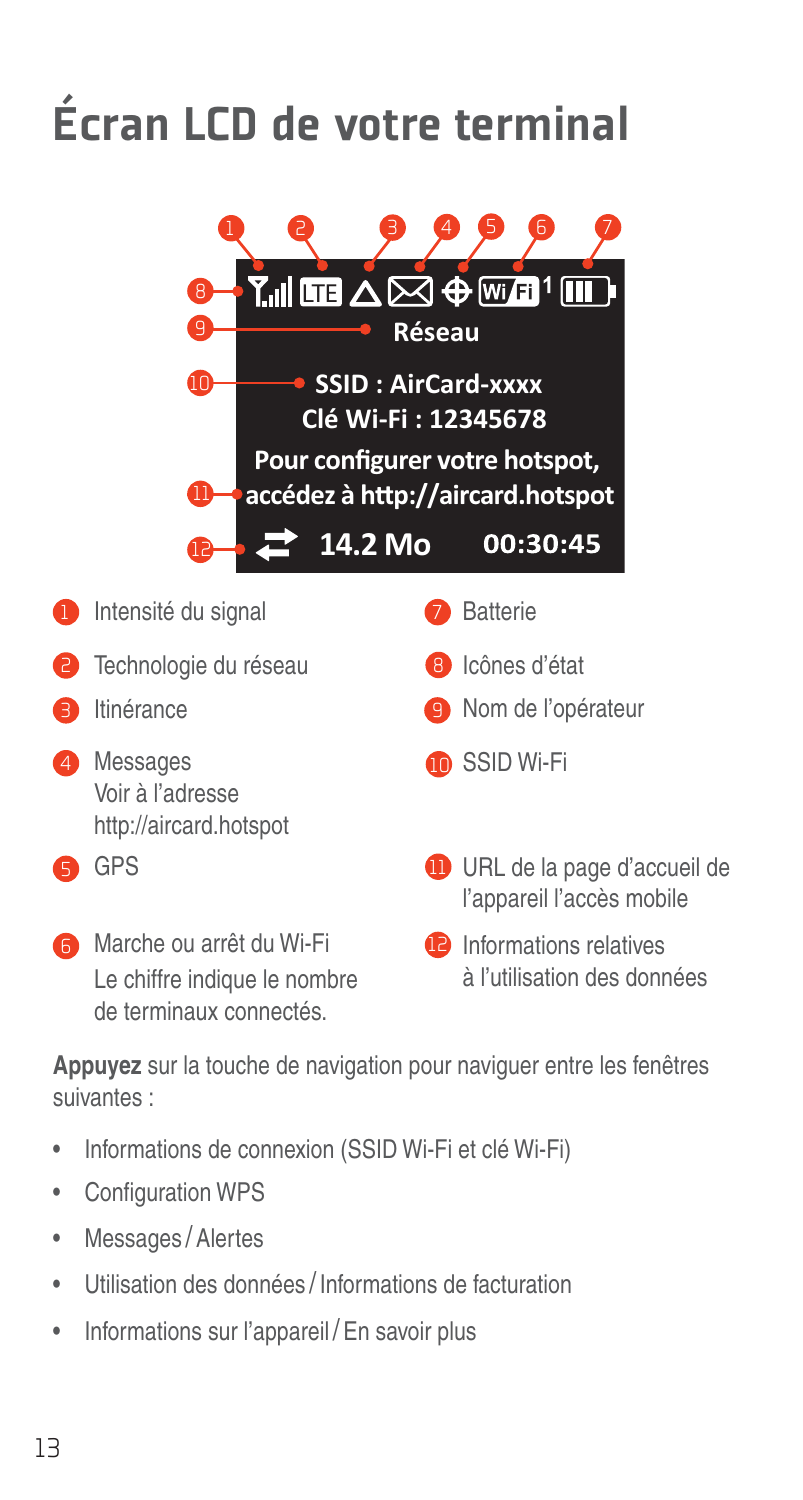## Étape 1 : Installation du terminal

1. Faites glisser la carte SIM sous le couvercle, comme le montre l'illustration.



2. Insérez la batterie comme qu'illustré. (La batterie s'installe facilement. Si elle s'insère difficilement, vérifiez l'orientation. Ne forcez pas.)



3. Replacez le couvercle arrière.

Votre point d'accès mobile AirCard est fourni avec une batterie partiellement chargée. Pour recharger la batterie, utilisez le câble USB pour fixer le point d'accès mobile à :

- Une prise murale, à l'aide d'un adaptateur AC (option la plus rapide)
- Le port USB de votre ordinateur portable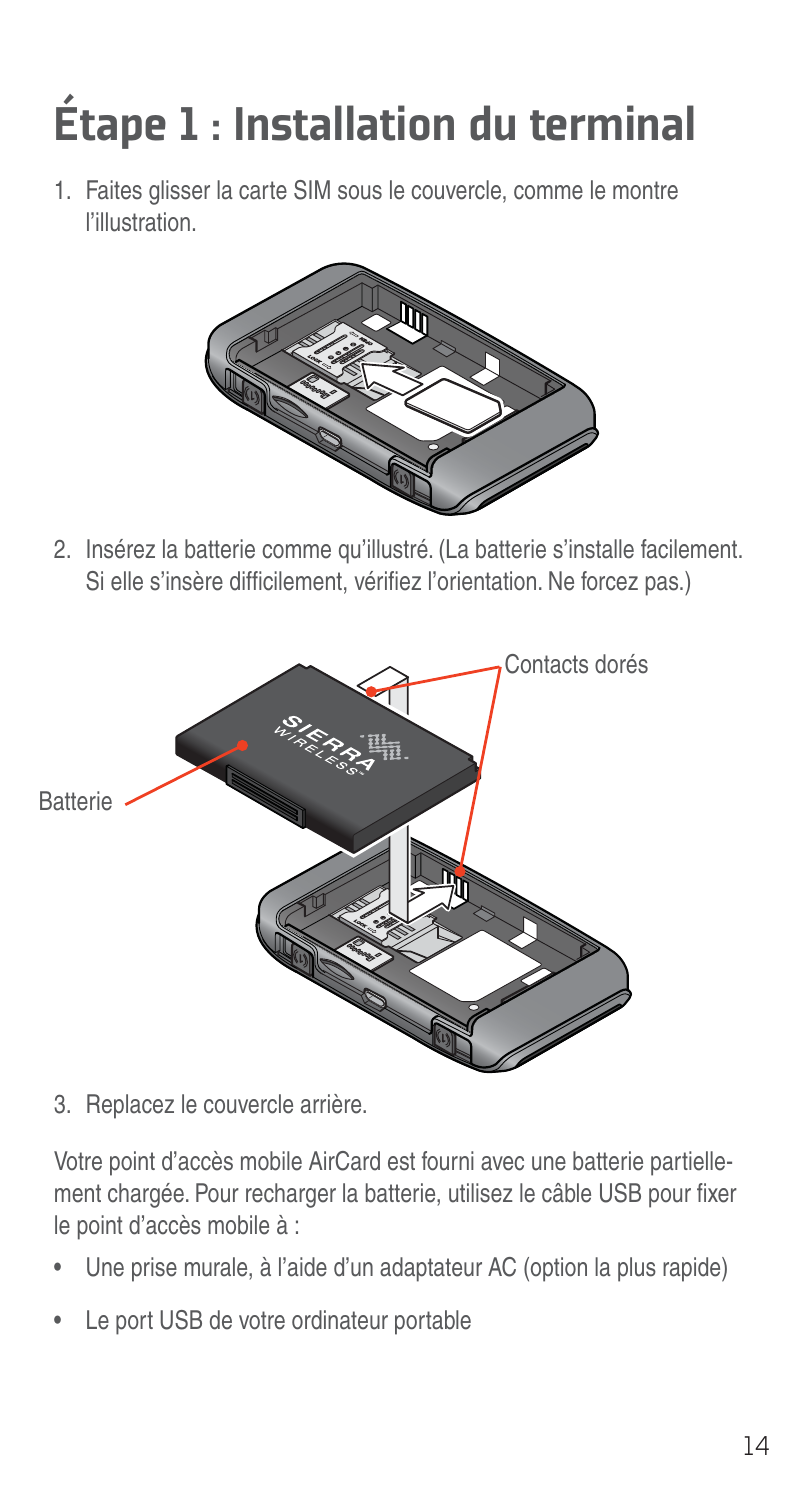# Étape 2 : Connexion à Internet

1. **Appuyez** sur la touche d'alimentation, puis **maintenez-la enfoncée** pendant quelques secondes. Une fois sous tension, le point d'accès mobile se connecte automatiquement au réseau haut débit mobile.



La première fois que vous allumez l'appareil, vous êtes invités à sélectionner la langue de votre choix sur l'écran LCD. La langue peut par la suite être changée de la page d'accueil de l'appareil.

2. L'écran LCD affiche le message « Branchez votre ordinateur au réseau Wi-Fi », puis vous montre le SSID Wi-Fi (Nom du réseau) et la clé Wi-Fi.



Remarque : l'écran LCD se met en mode veille afin d'économiser de l'énergie. Pour activer l'écran LCD, **appuyez** sur la touche d'alimentation, puis **relâchez-la**.

- 3. Sur votre ordinateur ou votre terminal mobile, ouvrez le gestionnaire de connexion Wi-Fi / réseau.
- 4. Choisissez le SSID Wi-Fi affiché sur l'écran LCD.
- 5. Lorsque vous êtes invité(e) à le faire, entrez votre clé Wi-Fi, telle qu'elle apparaît sur l'écran LCD. Lorsque l'appareil est connecté à Internet, un « 1 » apparaît à côté de l'icône Wi-Fi sur l'écran LCD.
- 6. Lancez votre navigateur et, si vous le souhaitez, allez sur http://aircard.hotspot afin de personnaliser vos paramètres. (Remarque : le point d'accès mobile est entièrement sécurisé si vous utilisez ses paramètres de sécurité par défaut.)
- 7. Étape facultative : en fonction de votre fournisseur de services, vous devrez éventuellement créer un profil d'utilisateur pour vous connecter au haut débit mobile. Suivez les instructions de la page 21.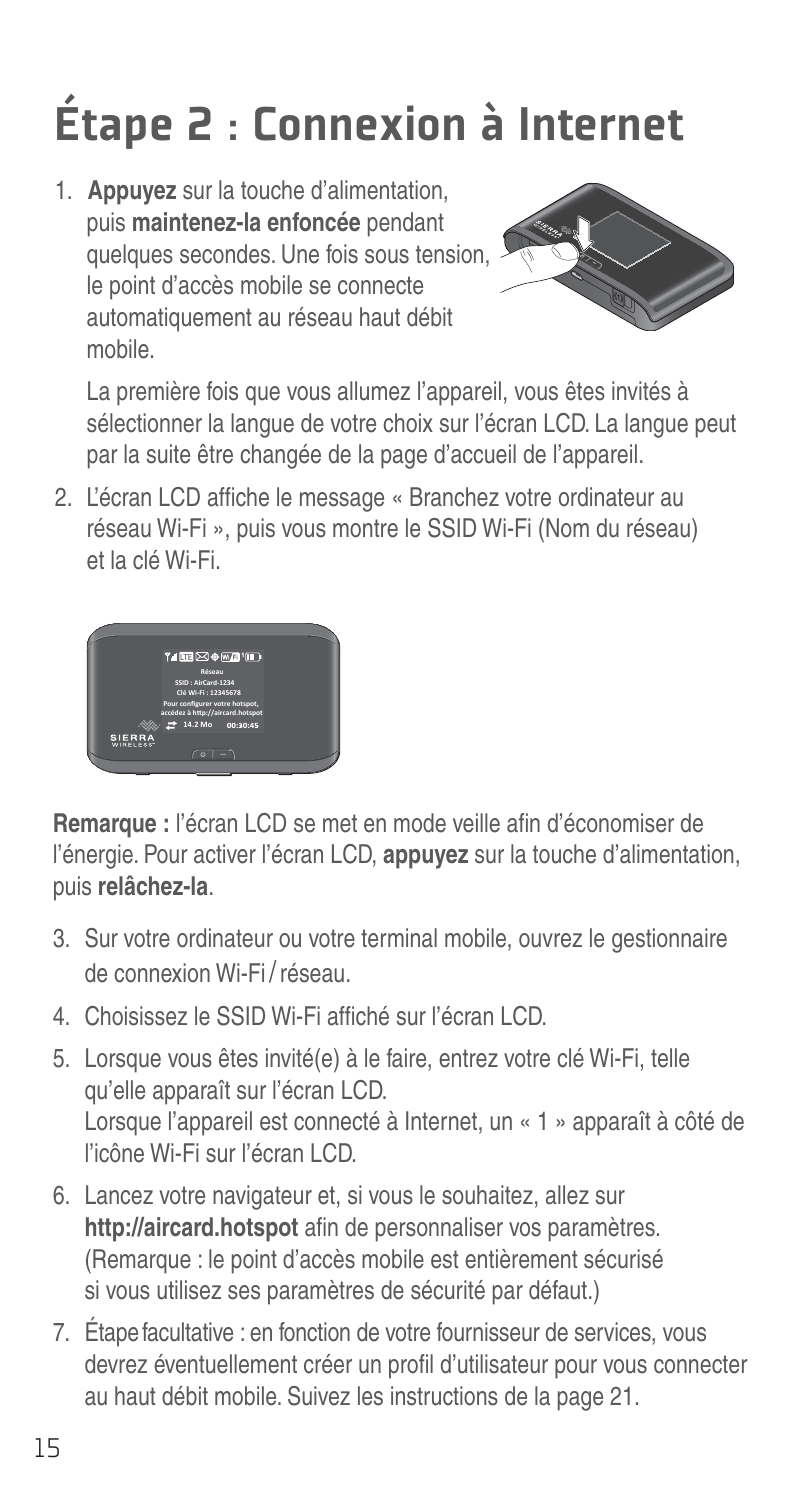### Informations relatives à la sécurité

#### Clé Wi-Fi

- Utilisez-la pour connecter un terminal sans fi l à votre réseau Wi-Fi.
- La clé Wi-Fi est indiquée sur l'écran LCD.

#### Mot de passe administrateur

- Votre mot de passe administrateur par défaut est **swiadmin**.
- Utilisez ce mot de passe pour vous connecter à la page d'accueil du point d'accès mobile et effectuer des modifications telles que l'activation du GPS ou les changements de vos paramètres de sécurité.

La clé Wi-Fi par défaut et le mot de passe administrateur sont inscrits sur l'étiquette collée sous la batterie.

#### Réinitialisation de la clé Wi-Fi et du mot de passe administrateur

Pour restaurer les paramètres par défaut de votre le point d'accès mobile:

- 1. **Appuyez** sur le bouton WPS et sur la touche d'alimentation, puis **maintenez-les enfoncés** pendant 5 secondes.
- 2. Lorsque vous y êtes invité, **appuyez** sur la touche d'alimentation.
- 3. Reconnectez vos terminaux Wi-Fi.

**Remarque :** si vous changez votre clé Wi-Fi, vous devrez éventuellement actualiser l'information sauvegardée dans votre gestionnaire de connexion au Wi-Fi / réseau de votre ordinateur portable.

# AirCard Watcher app

Téléchargez l'app complémentaire AirCard Watcher de





**www.sierrawireless.com/AirCardApps**. Utilisez l'app pour visualiser les paramètres de l'appareil, utilisation de données et connectivité au reseau à partir de votre téléphone sans fil ou tablette. Pour gérer tous les parametres de l'appareil, allez sur (**http://aircard.hotspot**).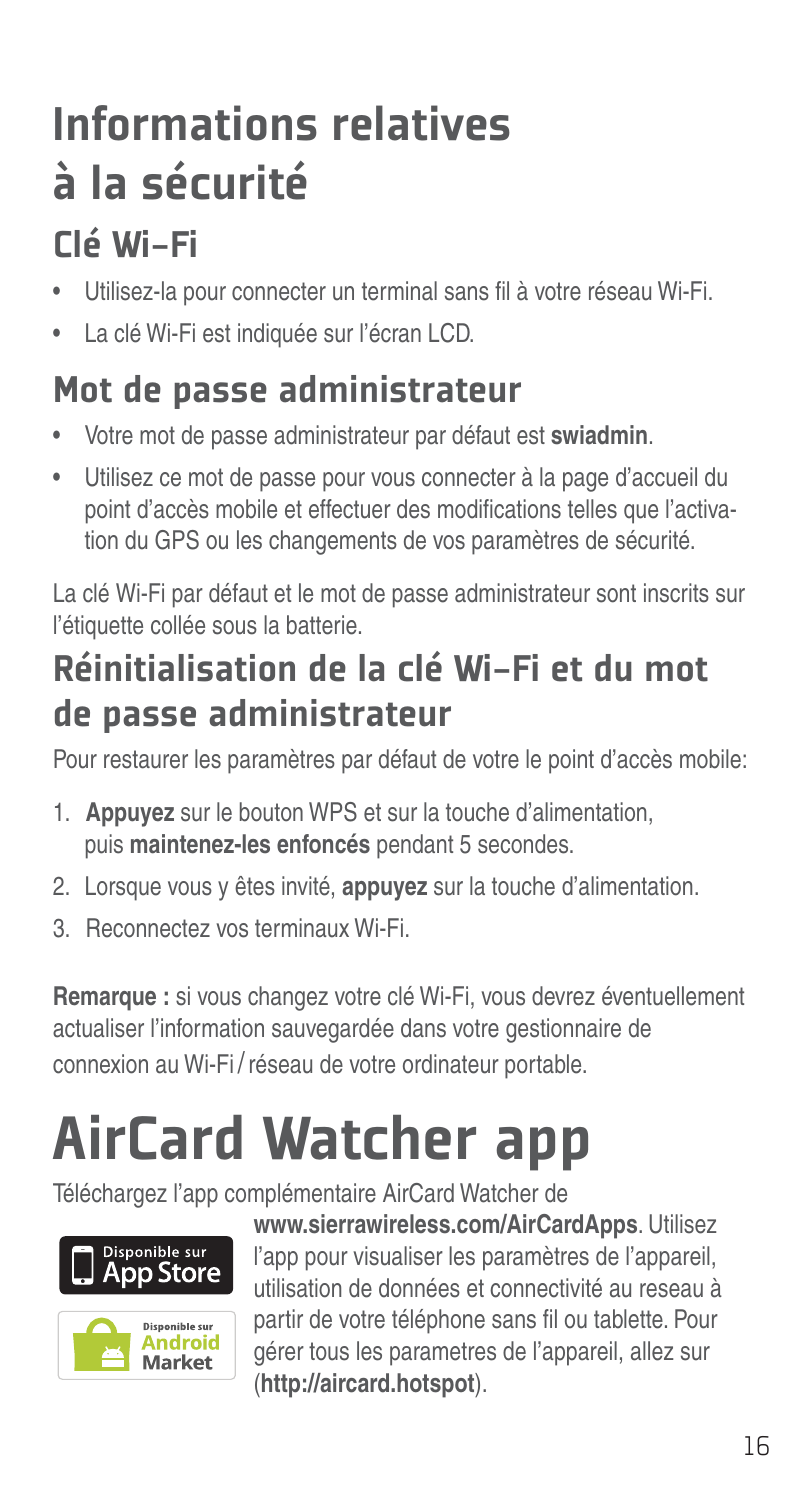## Page d'accueil du point d'accès mobile

Pour accéder à la page d'accueil de votre point d'accès mobile, connectez votre point d'accès mobile puis, dans votre navigateur, saisissez l'adresse suivante : **http://aircard.hotspot**. Connectez-vous avec votre mot de passe administrateur (swiadmin) pour modifier les paramètres.

**Remarque :** vous pouvez également saisir l'adresse IP de l'appareil **http://192.168.1.1**

Sur la page d'accueil, vous pouvez :

- Modifier le SSID, la clé Wi-Fi, le mot de passe administrateur et l'encodage Wi-Fi
- Définir les options de connexion automatique
- Configurer les options GPS
- Utiliser le GPS pour visualiser ou définir votre emplacement. mais aussi pour trouver les équipements proches
- Afficher le niveau d'utilisation des données
- Définir des alertes audio
- Afficher et modifier d'autres paramètres
- Vérifier l'état du périphérique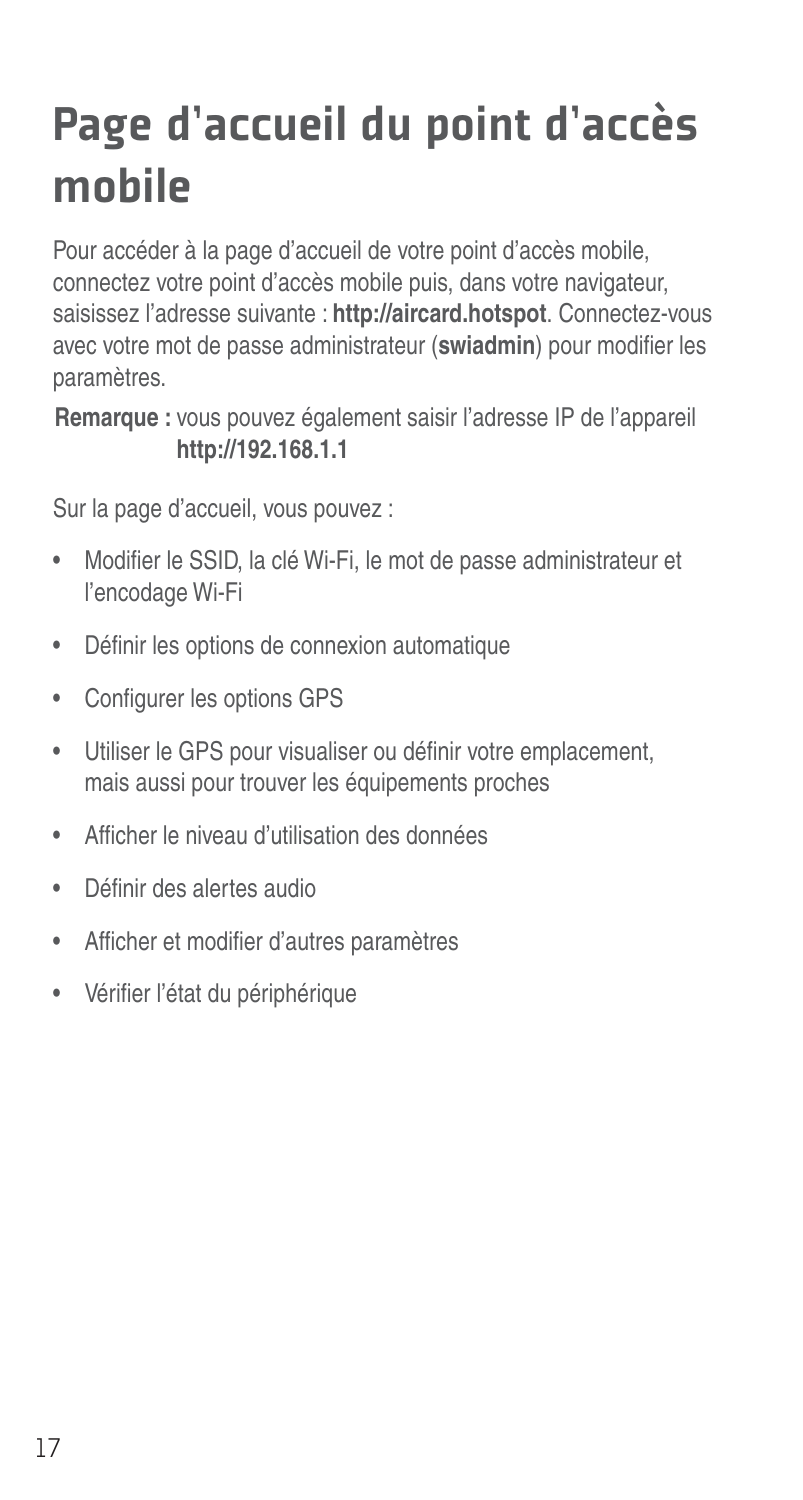## Vérification de votre utilisation des données

Deux options permettent d'afficher une estimation de votre utilisation de données<sup>\*</sup>

#### Sur le tableau de bord de l'écran LCD :

1. **Appuyez** sur la touche de navigation pour naviguer entre les fenêtres. L'écran Détails de facturation montre votre utilisation des données.

| Infos de facturation                                                    |  |
|-------------------------------------------------------------------------|--|
| Données utilisées depuis : 18/06/2012<br>Données transférées : 4,23 Mo* |  |
| Redémarrages de cycles : 01/07/2012<br>Jours restants : 12 jours        |  |
|                                                                         |  |
|                                                                         |  |

#### Sur la page d'accueil :

- 1. Allez sur **http://aircard.hotspot**.
- 2. Cliquez sur l'icône **Données de session**.
- 3. Vous avez la possibilité de configurer la période de facturation pour qu'elle coïncide avec la date de facturation de votre forfait de données.

 $*$  À ne pas utiliser à des fins de facturation.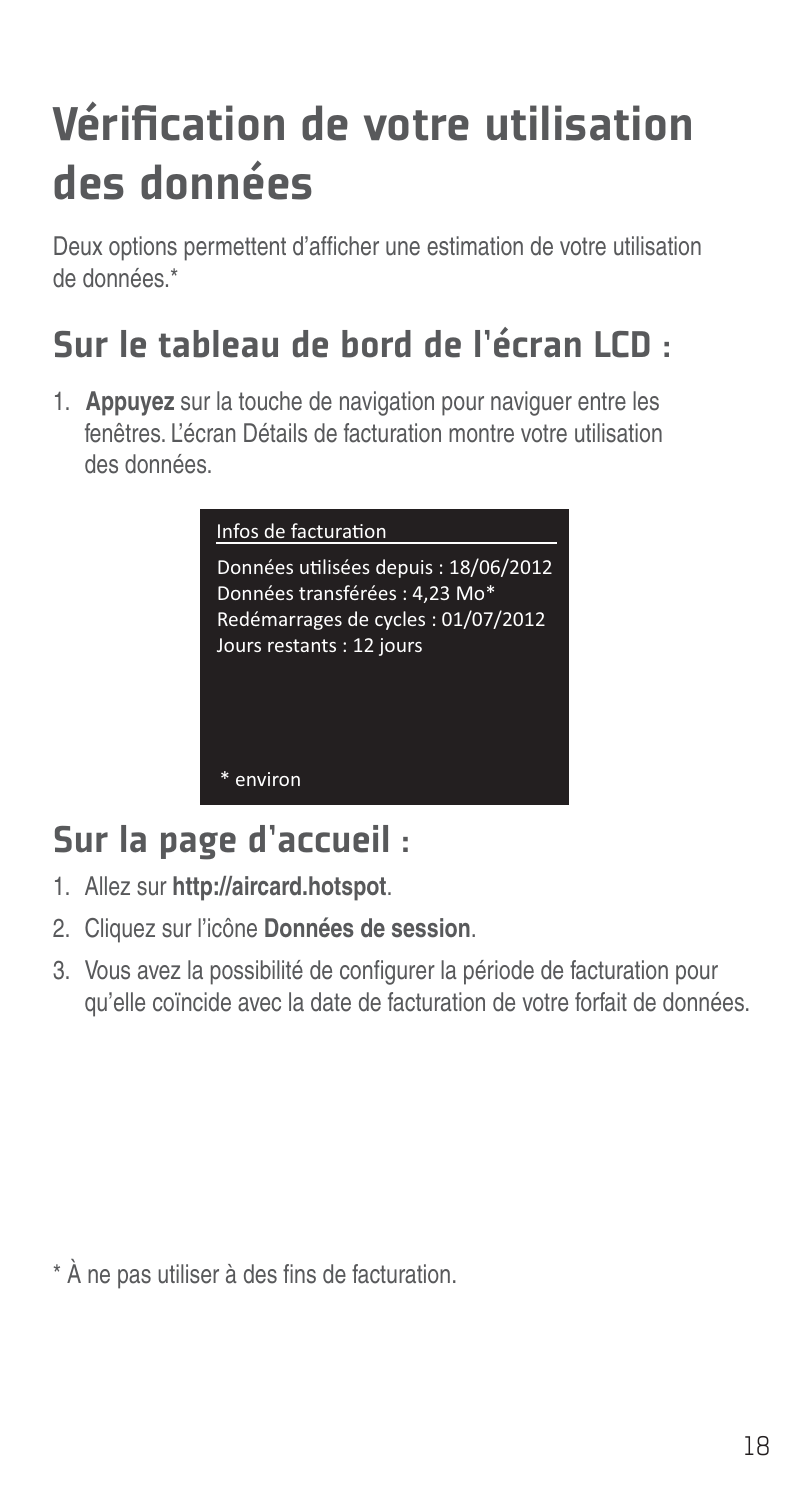## Connexion des terminaux supplémentaires

#### Pour connecter des terminaux supplémentaires compatibles avec le Wi-Fi :

- 1. Ouvrez le gestionnaire de réseau Wi-Fi sur votre ordinateur ou autre terminal Wi-Fi (smartphones, tablettes, lecteurs multimédias, terminal photos, etc.).
- 2. Choisissez le réseau point d'accès Wi-Fi mobile affiché sur l'écran LCD (par exemple, AirCard-1234).
- 3. Saisissez la clé Wi-Fi affichée sur l'écran LCD et lancez votre navigateur.

### Connexion des terminaux WPS

Le WPS vous permet de connecter des terminaux WPS à un réseau Wi-Fi sans nécessiter de clavier. La fonction WPS est disponible sur certains terminal photo, imprimantes, smartphones et ordinateurs portables.

1. **Appuyez** sur le bouton WPS de votre point d'accès mobile.



2. Vous avez 2 minutes pour **appuyer** sur le bouton WPS du terminal sans fil que vous souhaitez connecter.

Votre point d'accès mobile et le terminal sans fil communiqueront et établiront une connexion.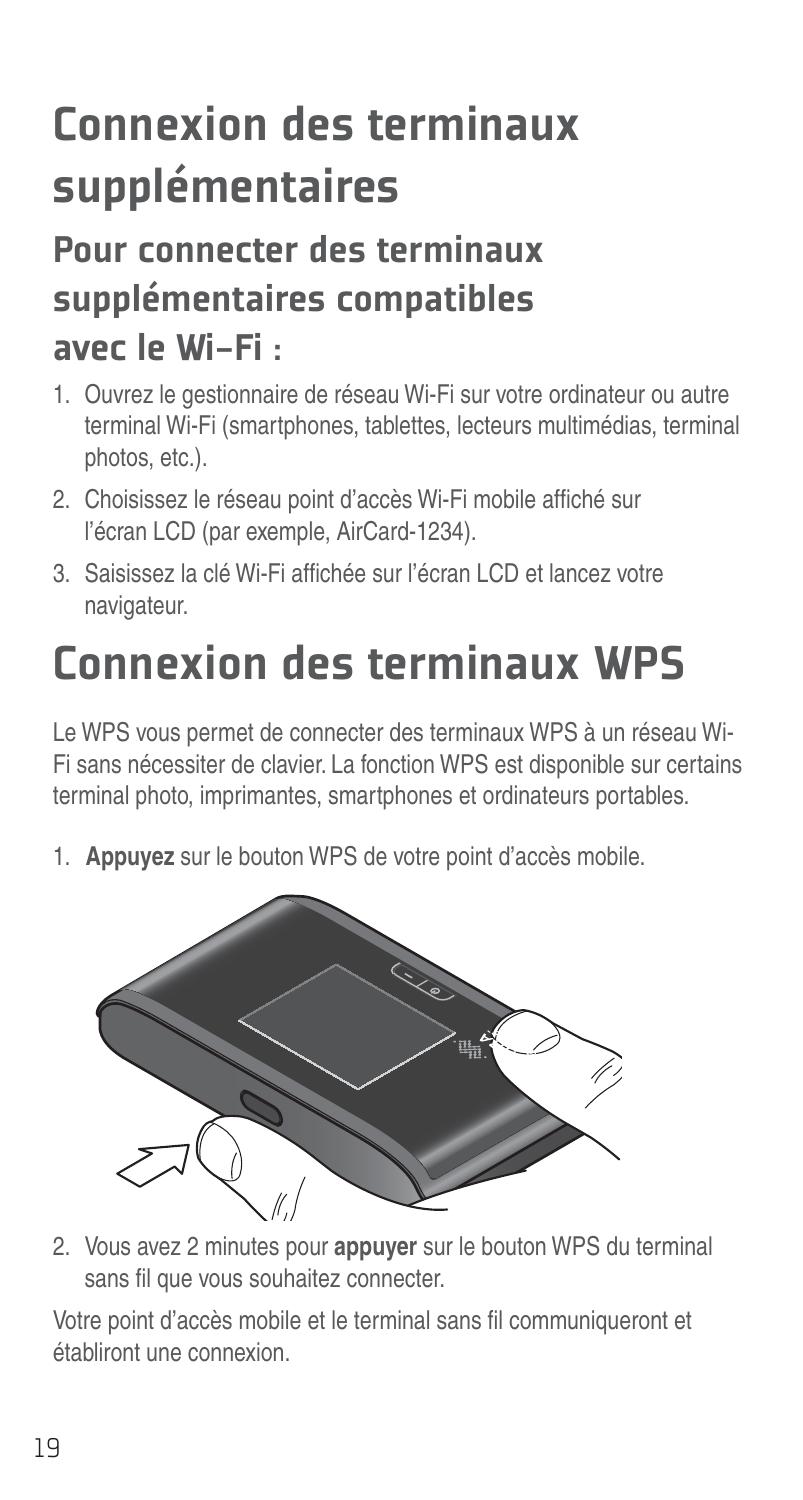### Utilisation du GPS

Pour voir votre localisation GPS :

- 1. Allez sur la Page d'accueil AirCard (**http://aircard.hotspot**).
- 2. Connectez-vous en tant qu'administrateur.
- 3. Cliquez sur l'icône **GPS**.
- 4. Cliquez sur **Obtenir la localisation GPS** (une fois) ou **Commencer le suivi GPS** (continu).
- 5. Pour visualiser votre localisation sur une carte et rechercher des commodités aux alentours, cliquez sur l'icône Afficher sur la carte.

### Reconnexion au réseau haut débit mobile

Par défaut, le point d'accès mobile se connecte automatiquement au réseau haut débit mobile. (Quand vous êtes connecté au réseau haut débit mobile, l'arrière-plan de l'icône de technologie de l'écran LCD est blanc.)

Si vous devez vous reconnecter au réseau haut débit mobile manuellement, exécutez l'une des opérations suivantes :

- Avec l'écran LCD principal affiché, **appuyez sur** la touche d'alimentation, puis suivez les invites.
- **Appuyez** sur la touche de navigation plusieurs fois jusqu'à ce que vous voyiez Informations de connexion sur l'écran LCD, puis suivez les invites.
- Dans la page d'accueil, cliquez sur le bouton de **connexion** sous l'image virtuelle du point d'accès mobile.

Vous pouvez vous déconnecter du réseau haut débit mobile depuis Informations de connexion sur l'écran LCD ou depuis la page d'accueil. La mise hors tension du terminal le déconnecte également du réseau haut débit mobile.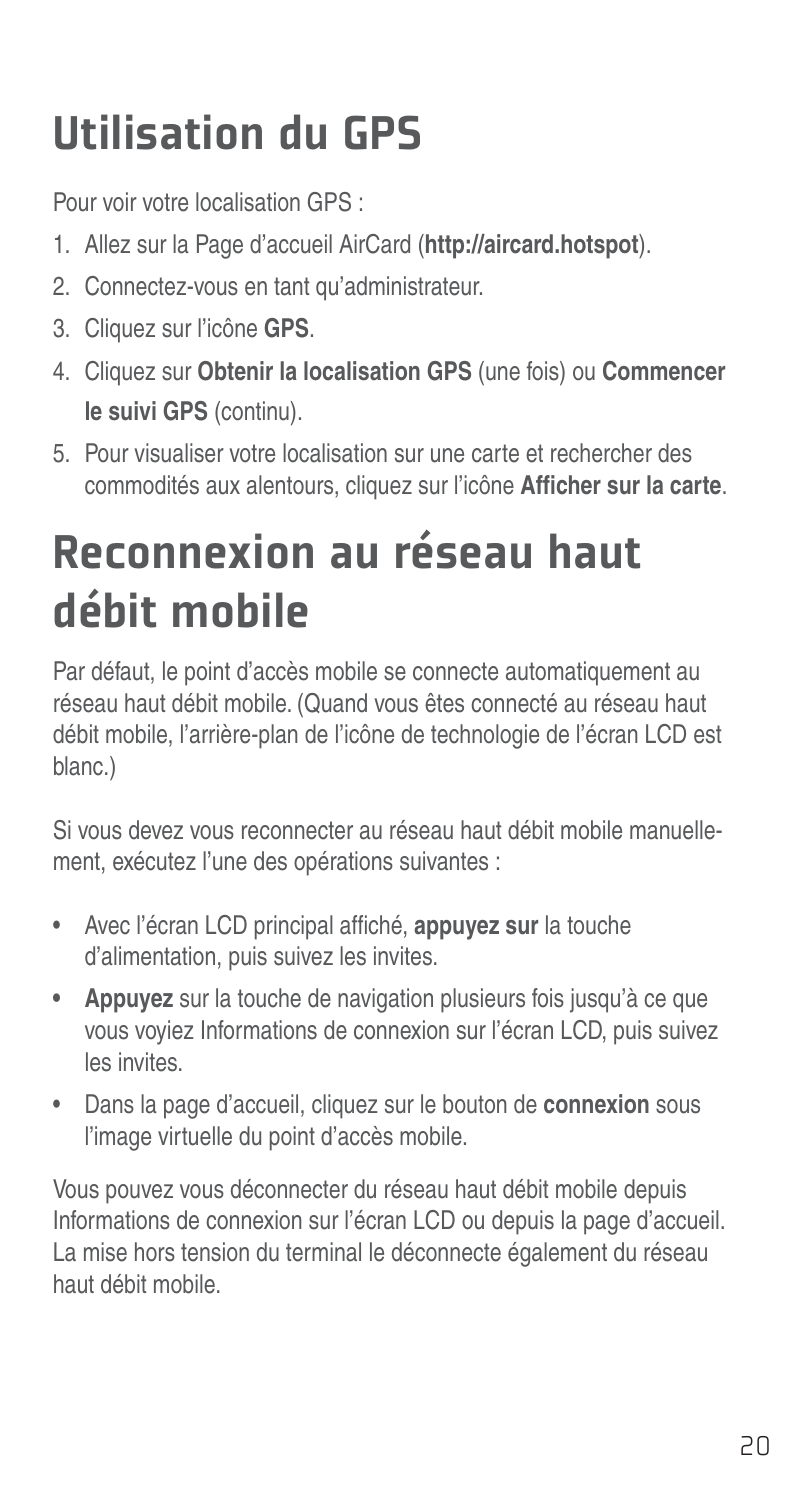## Création d'un profil

Si vous devez créer un profil :

- 1. Allez sur la Page d'accueil AirCard (**http://aircard.hotspot**).
- 2. Connectez-vous en tant qu'administrateur.
- 3. Allez sur **Paramètres avancés > WAN > Configuration**.
- 4. Cliquez sur Ajouter / Éditer des profils.
- 5. Saisissez les informations de votre fournisseur de services, puis cliquez sur **Enregistrer**.

### Foire aux questions

#### **Comment saisir le code PIN sur ma carte SIM ?**

Si votre fournisseur de services vous a fourni un code PIN pour votre carte SIM :

- 1. Connectez votre ordinateur au réseau Wi-Fi mobile avec les informations de sur l'étiquette située sous la batterie.
- 2. Accédez à la Page d'accueil (**http://aircard.hotspot**).
- 3. Saisissez votre mot de passe d'administrateur dans le champ réservé à l'identifiant administrateur, puis cliquez sur Se connecter. (Le mot de passe administrateur par défaut est **swiadmin**)
- 4. Lorsque vous y êtes invité, saisissez le code PIN de la carte SIM puis cliquez sur **Soumettre**.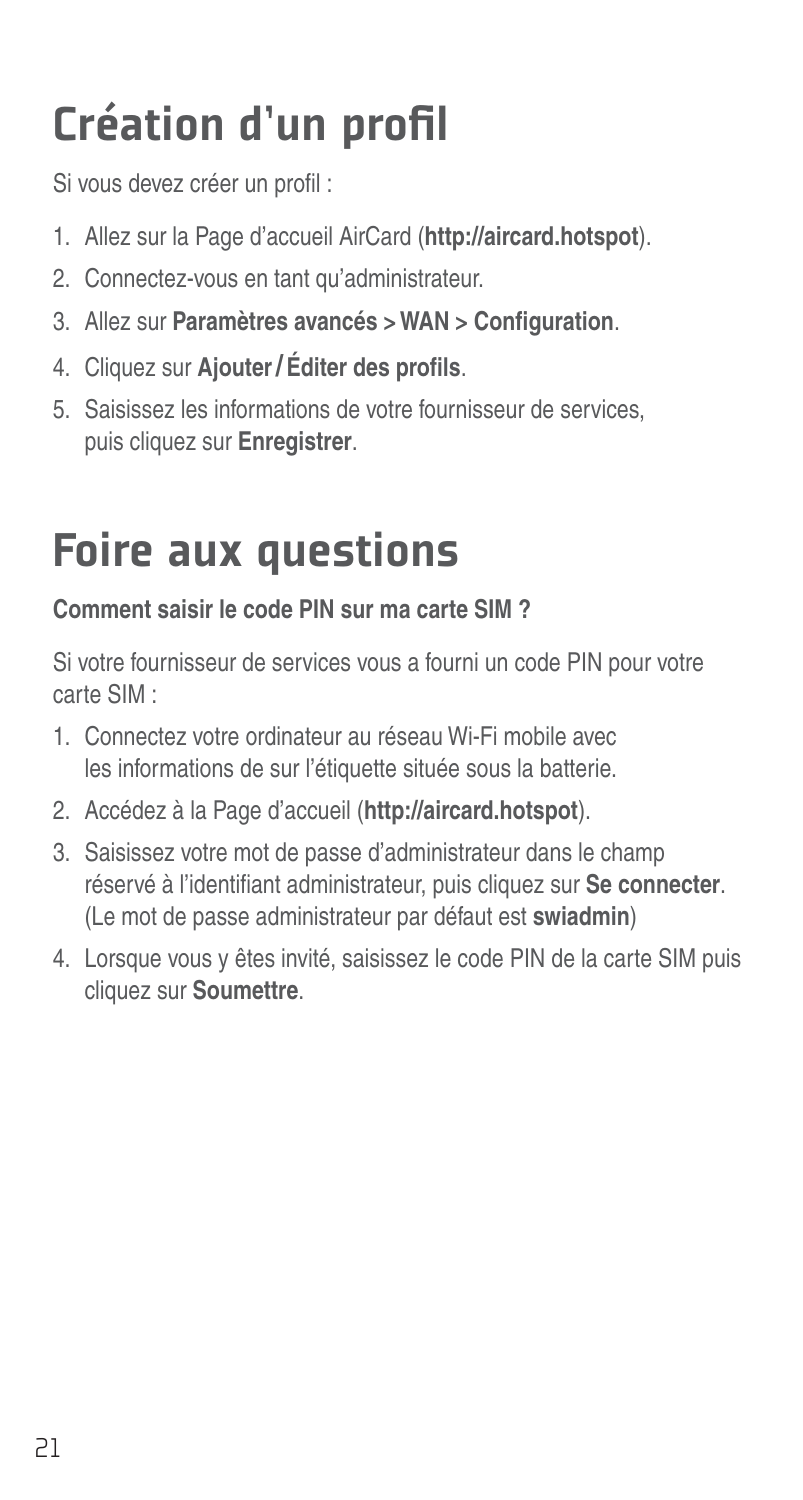## Pour plus d'informations

- Aide en ligne Sur la Page d'accueil, cliquez sur **Aide** et choisissez Aide en ligne.
- Sur Internet Un support supplémentaire est disponible en ligne sur **www.sierrawireless.com/Support/Downloads.aspx**

**Attention :** le point d'accès mobile Sierra Wireless doit être à au moins 1 cm des utilisateurs lors de son utilisation. Si une antenne externe est utilisée, l'antenne doit être placée à au moins 20 cm de l'utilisateur lors de son utilisation. N'utilisez que des antennes externes fournies par Sierra Wireless.

(Reportez-vous à **www.sierrawireless.com/accessories**.)